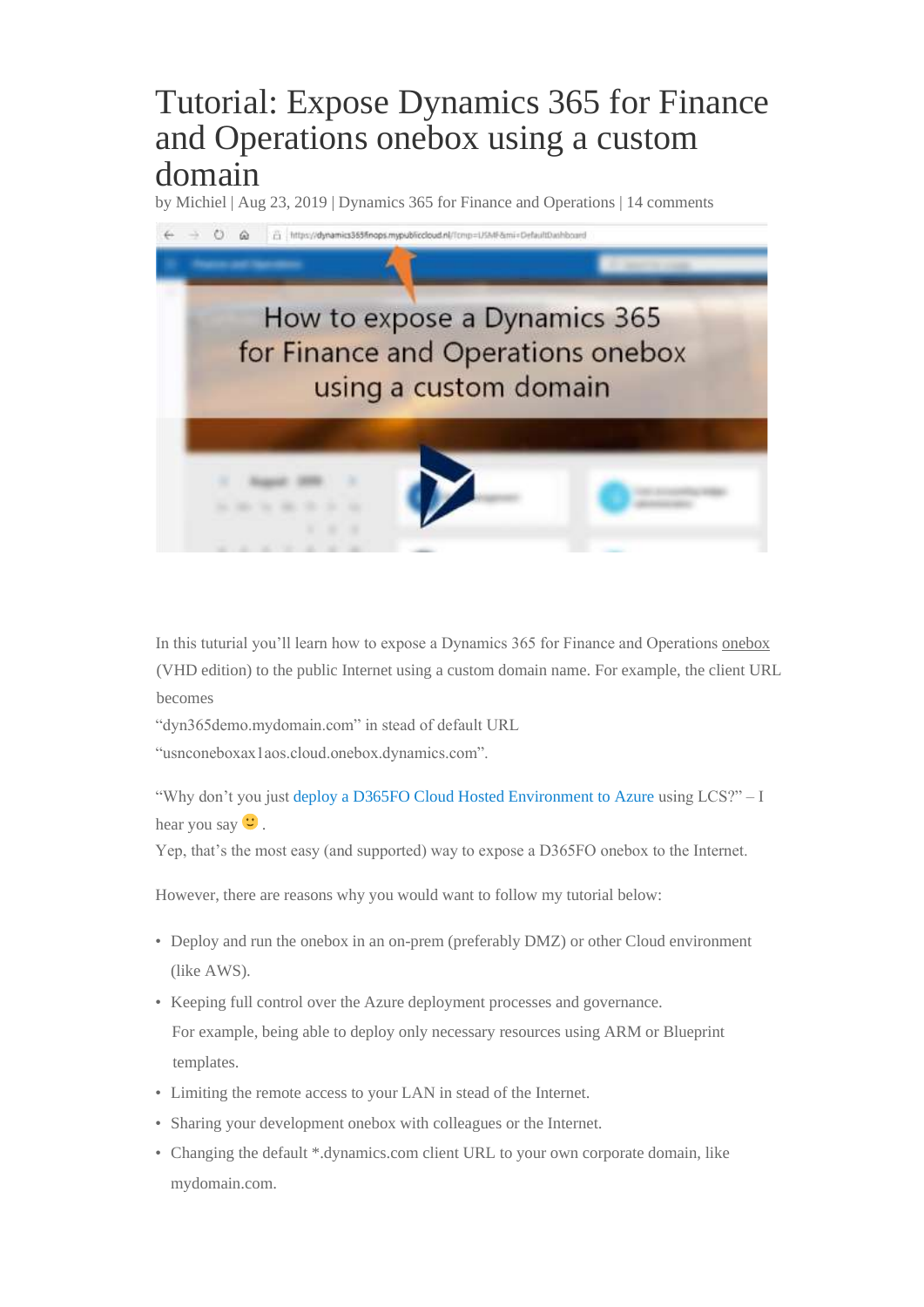• Last but not least: just because you can!

In other words, if you're looking for an easy and Microsoft-supported way to deploy a onebox (dev/demo) to Azure and expose it to the Internet, stop reading and follow my other tutorial which guides you through all the required steps in LCS. Otherwise, keep reading  $\bullet$ .

#### Requirements

You'll need to have:

- A working and running onebox (VHD edition) of Dynamics 365 for Finance and Operations running in a hosted environment (Cloud or on-prem) of your choice.
- Don't have one? Check my tutorial.
- Your onebox needs to be exposed on port 80 and 443 to the Internet, for example using NAT port forwarding.
- Preferably host your onebox in a DMZ or behind a reverse proxy solution!
- Global Administrator privileges to your Azure AD / Office 365 tenant, because you'll need to create an Azure AD app registration.
- Learn how to create a tenant if you're not having one.
- DNS admin privileges on a public routable domain name (i.e. mycompany.com), because you'll need to create one or more DNS record(s).

#### Step 1 – Prepare domain

- First, decide which (sub)domain URL to which you want to expose your onebox to, and make a note of it. In my tutorial it's configured as: dynamics365finops.mypubliccloud.nl
- Preferably use a root domain name from your Azure AD / Office 365 tenant which is connected to your onebox for log-in. I am referring to the domain name which you've entered in the Admin provisioning tool (step 3 in my VHD download tutorial).
- Sign in to the DNS configuration panel of your domain provider and create a DNS record (type A), pointing to the public exposed IP address of your onebox. Contact your domain provider if you don't know where to find the configuration panel.

Below you'll find an example in where I've used DNS zones in Azure.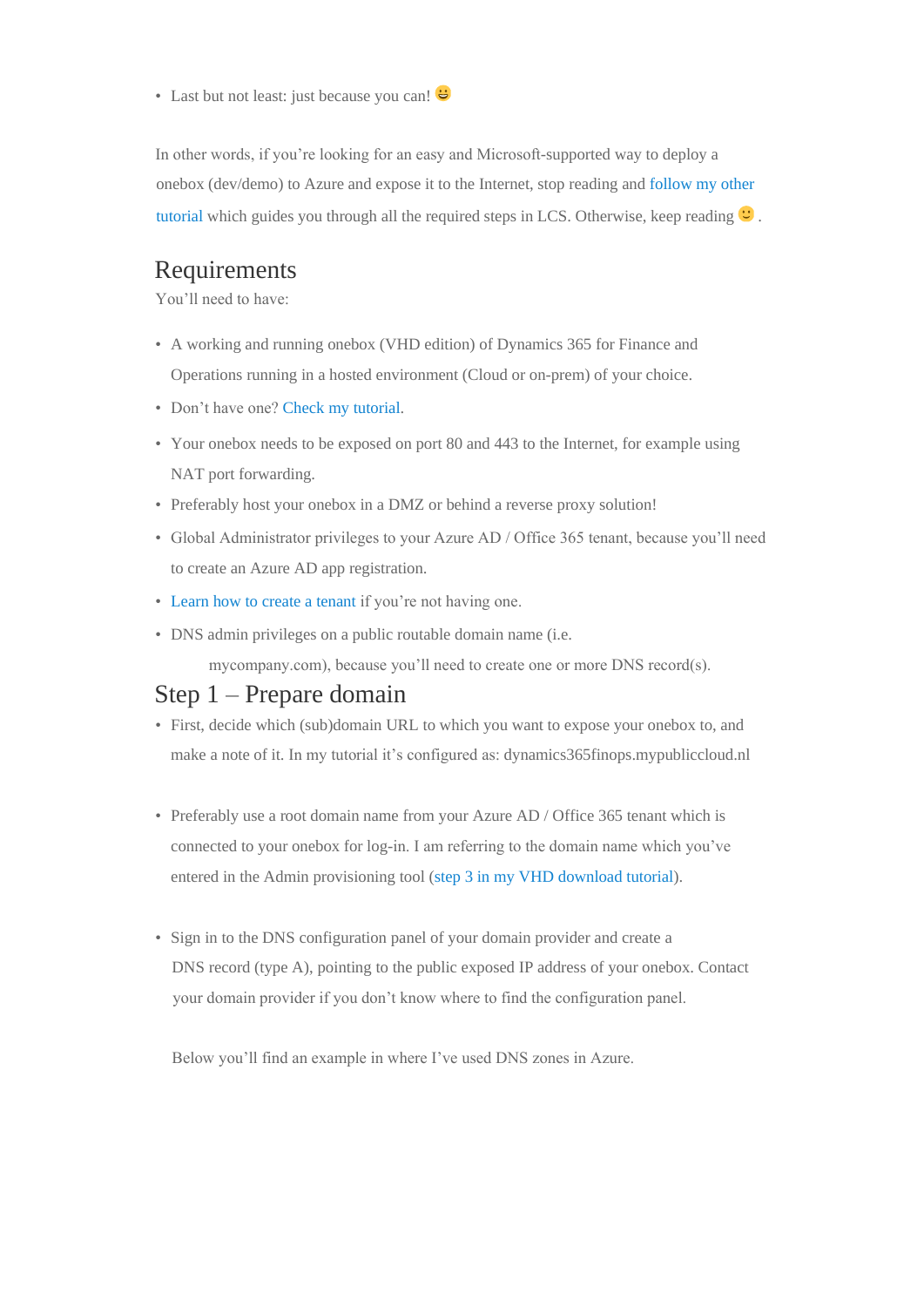| dynamics365finops |                            |                   |
|-------------------|----------------------------|-------------------|
|                   |                            | .mypubliccloud.nl |
| Type              |                            |                   |
| A                 |                            |                   |
|                   |                            |                   |
| TTL.              | TTL unit<br><b>Minutes</b> |                   |

## Step 2 – Configure Azure AD

In this step you will create an Azure AD application registration. This is required to let Azure AD trust your custom domain name for application usage, like you will do with Dynamics 365. Skipping or misconfiguring this step will break any attempts to sign in to the Dynamics 365 client.

- Sign in to the Azure Portal using an account with Global Administrator privileges and confirm if the portal is signed in to the appropriate tenant at the top left. This should be the tenant which holds the admin account you've entered in the Admin Provisioning Tool on the onebox desktop.
- Navigate to the Azure Active Directory blade > App registrations.
- Click + New registration at the top.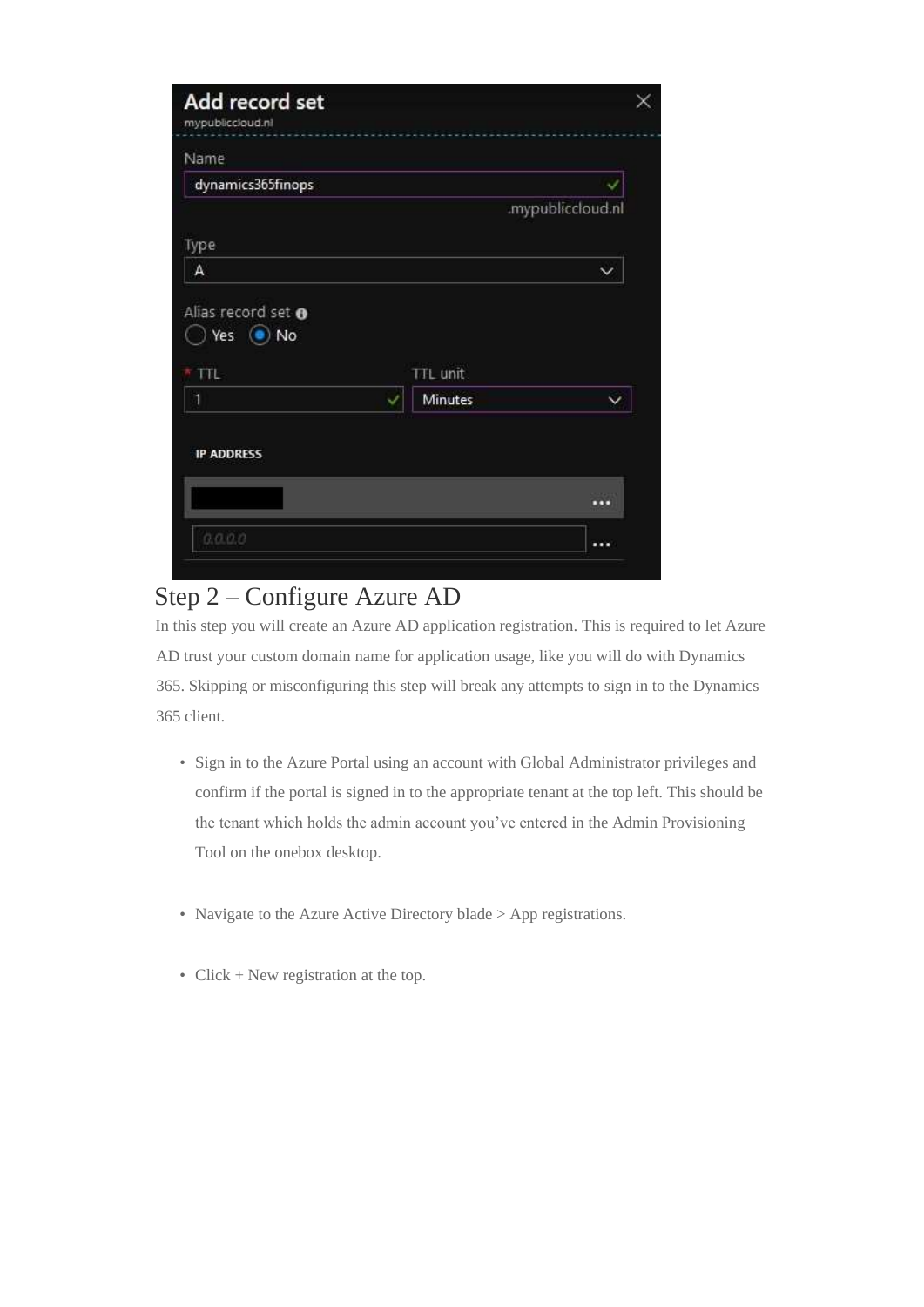

• Give it a descriptive name, and make sure to set the Redirect URI to the URL of your onebox.

In my case, it is: https://dynamics365finops.mypubliccloud.nl . Also, set the supported account types to Accounts in this organizational directory only (Single tenant).

#### Example:

| <b>Register an application</b>                   |   |                                                                                                                                                                                                                            |
|--------------------------------------------------|---|----------------------------------------------------------------------------------------------------------------------------------------------------------------------------------------------------------------------------|
| Name                                             |   |                                                                                                                                                                                                                            |
|                                                  |   | The user-facing display name for this application ithis can be changed later).                                                                                                                                             |
| Dyn365 Finance and Operations onebox             |   | v                                                                                                                                                                                                                          |
| Supported account types                          |   |                                                                                                                                                                                                                            |
| Who can use this application or access this API? |   |                                                                                                                                                                                                                            |
|                                                  |   | (.) Accounts in this organizational directory only (MPC Ltd. (Demo) only - Single tenant)                                                                                                                                  |
|                                                  |   | Accounts in any organizational directory (Any Azure AD directory - Multitenant)                                                                                                                                            |
|                                                  |   | Accounts in any organizational directory (Any Azure AD cirectory - Multitenant) and personal Microsoft accounts (e.g. Skype, Xbox)                                                                                         |
| Help me choose                                   |   |                                                                                                                                                                                                                            |
| Redirect URI (optional)                          |   |                                                                                                                                                                                                                            |
|                                                  |   | We'll return the authentication response to this URI after successfully authenticating the user. Providing this now is optional and it can be<br>changed later, but a value is required for most authentication scenarios. |
| Web                                              | w | httpu//dynamics365finops.mypubliccloud.nl                                                                                                                                                                                  |

Finally, click Register at the bottom of the form.

• After registering the app, a menu menu will appear which allows you to configure the app registration.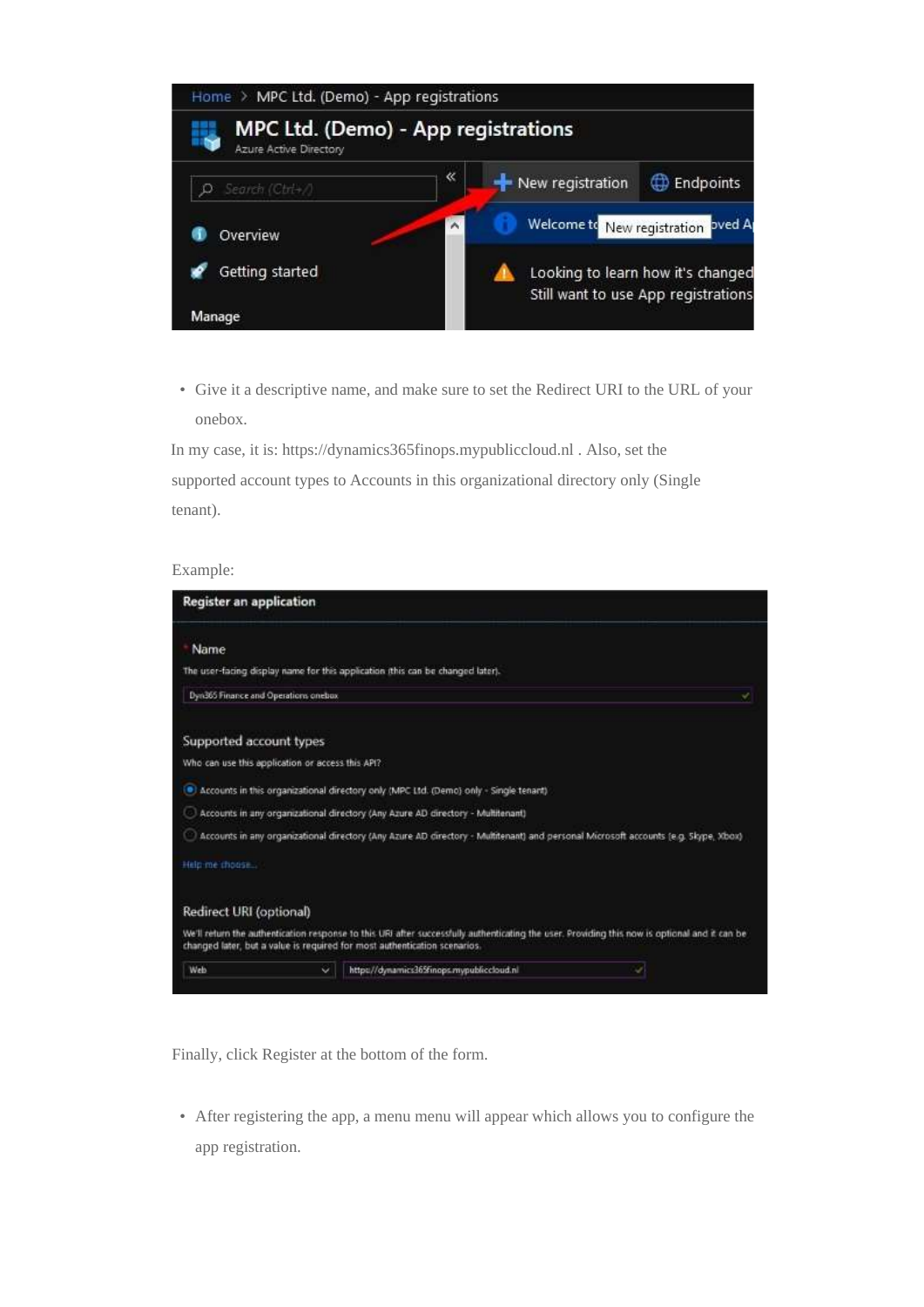- At first, make a note of the following data on the Overview panel. You'll need these ID's to modify a few config files on your onebox later in this tutorial:
- Application (client) ID
- Directory (tenant) ID

|                                | Home 3: MPC Hill (Denzi) - App regerintmen > Dynamics 865 Roance and Operations Onebox                                |
|--------------------------------|-----------------------------------------------------------------------------------------------------------------------|
|                                | Dynamics 365 Finance and Operations Onebox                                                                            |
| Ð                              | <b>Endpoints</b><br><b>III</b> Delete                                                                                 |
| Overview                       | Welcome to the new and improved App registrations. Looking to learn how it's changed from App registrations (Legacy)? |
| <b>Quidotait</b><br><b>ALC</b> | Dirplay name : Cymenics 365 Finance and Operations Unebox                                                             |
| Manage                         | Аррисасов вземе кать<br>Directory (tenant) O                                                                          |
| Branding<br>Authentication     | Object (D)                                                                                                            |

- Switch to the Authentication panel, and make sure the settings match the ones you've configured during creation.
- Switch to the API permissions panel and make sure to add the following permissions:
- Azure Active Directory Graph
- Directory.AccessAsUser.All
- Group.Read.All
- User.Read
- User.Read.All
- Microsoft Graph
- Directory.AccessAsUser.All
- User.Read
- User.Read.All
- Make sure to hit the Grant admin consent button afterwards.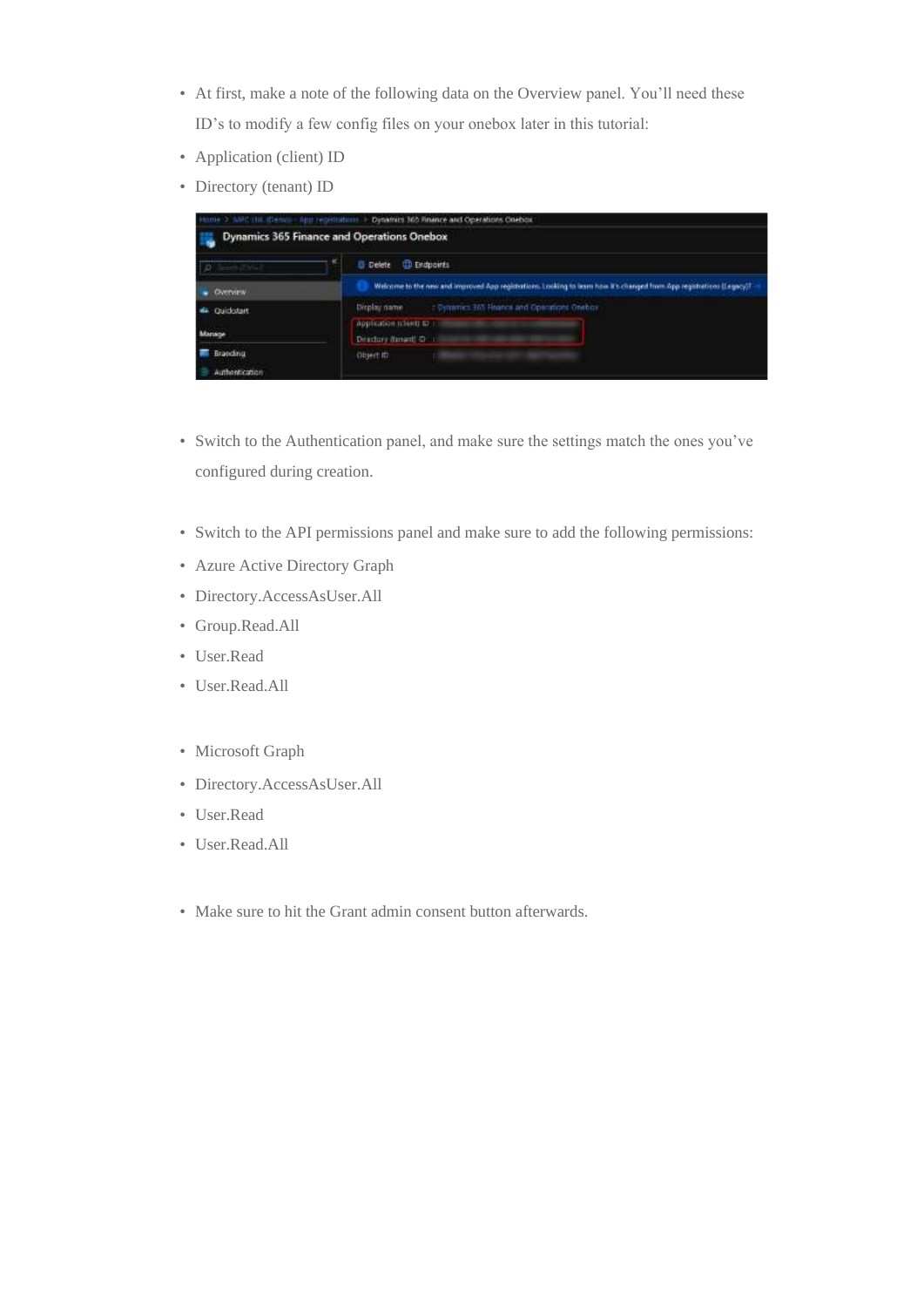#### API permissions

Applications are authorized to call APIs when they are granted permissions by userstadmin as part of the consent process. The list of configured permissions should include all the permissions the application needs.

| Ask a permission                   |                               |                                            |                              |                                             |
|------------------------------------|-------------------------------|--------------------------------------------|------------------------------|---------------------------------------------|
| <b>JUNE J. PERMENSIONAL NAMME</b>  | スクビスト<br>TIPE<br><b>XXXXX</b> | 전화에 대회로<br>DESCRIPTION                     | <b>АПМИК СОВБЕМТ ВЕЩИМЕЙ</b> | <b>KONSTANT</b><br><b>STATUS:</b><br>2월 40일 |
| " Azure Active Directory Graph (4) |                               |                                            |                              |                                             |
| Directory Accounts Use AT          | Delegated                     | Access the directory as the signed-in user | 52                           | Granted for MPC Ltd. (D                     |
| Group Arad All                     | Delegated                     | Read all groups                            | noth<br><b>Yes</b>           | C Granted for MPC Ltd. (D                   |
| <b>User Read</b>                   | <b>Delegated</b>              | Sign in and sead user profile              | $\sim$                       | Granted for MPC Ltd. (D                     |
| User Read All                      | Delegated                     | Read all users' full profiles              | Yes.                         | Granted for MPC Ltd. (D)                    |
| - Microsoft Graph (3)              |                               |                                            |                              |                                             |
| Directory.AccessAsUser.All         | Delegated                     | Access directory as the signed in user     | ws                           | Granted for MPC Ltd. (D)                    |
| <b>User Read</b>                   | Delegated                     | Sign in and sead user profile              | τ                            | Granted for MPC Ltd. (D                     |
| User Read AE                       | Delegated                     | Read all users' full profiles              | 'Ws                          | Granted for MPC Ltd. (D                     |

These are the permissions that this application requests statically. You may also request user of<br>able permissions dynamically through code. See best practices for requesting permissions

#### Grant consent

These permissions have been granted for undefined but aren't in the configured permissions list. If your application requires these<br>permissions, you should consider adding them to the configured permissions list. Grant admin consent for MPC Ltd. (Dama)

• Keep this configuration panel open (because you need to complete the configuration at step 6).

### Step 3 – Configure IIS config files

In this step you'll modify a few IIS config files on your onebox to change the default client URL to your custom domain.

• RDP to your onebox and sign in using the default Administrator account.

User: Administrator

Default password: pass@word1

- Don't forget to change the default password, especially when you're exposing your onebox to the Internet.
- Open Notepad (or comparable editor such as Notepad++) with Run as admin privileges, and open the following files in directory: C:\AOSService\webroot
- web.config
- wif.config
- wif.services.config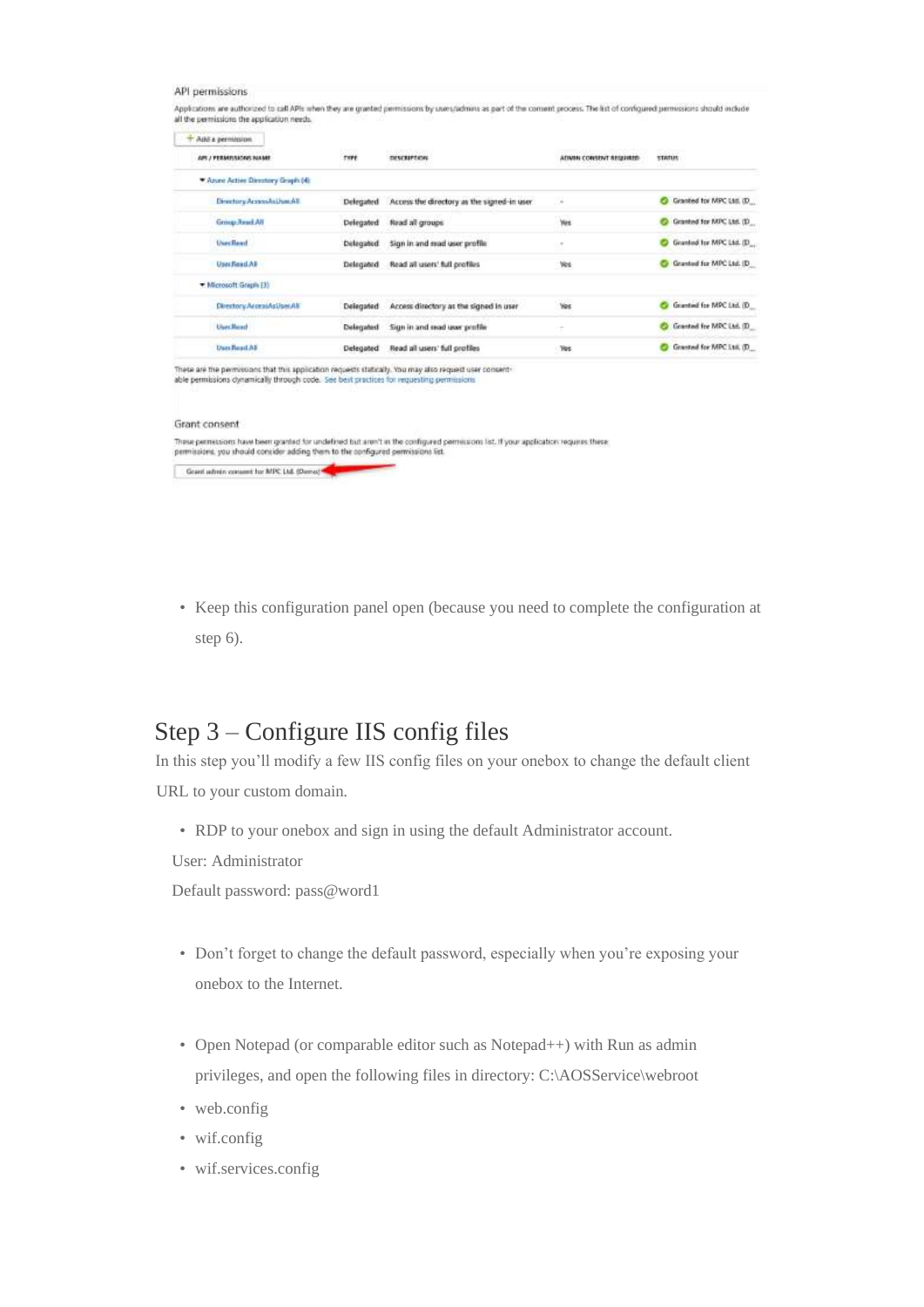- In web.config make the following modifications:
- Search for Aad.Realm and change the spn id (containing alot of zero's) to the Application (client) ID you've written down in previous step.

Example:

<add key="Aad.Realm" value="spn:12f3d12d-df2c-123d-1c23ac1f2b34a5a6" />

- Replace the default client URL for your own custom URL at the following keys, which can be found in a random order through the config file:
- Infrastructure.FullyQualifiedDomainName
- Infrastructure.Hostname
- Infrastructure.HostUrl
- SoapServicesUrl
- Make sure to preserve all prefixes and suffixes at each modified value.

Examples:

<add key="Infrastructure.FullyQualifiedDomainName" value="dynamics365finops.mypubliccloud.nl" /> <add key="Infrastructure.HostName" value="dynamics365finops.mypubliccloud.nl" /> <add key="Infrastructure.HostUrl" value="https://dynamics365finops.mypubliccloud.nl/" /> <add key="Infrastructure.SoapServicesUrl" value="https://dynamics365finops.mypubliccloud.nl/" />

- Check if the directory tenant ID on line 22 (key TenantDomainGUID) matches the Directory (tenant) ID you've written down in previous step. If it's not, rerun the Admin Provisioning Tool on the desktop and enter a valid Azure AD account which is listed in your tenant.
- In wif.config make the following modifications:
- On line 8 you'll find a key named add value="spn:000…….." which refers to a Microsoft-managed directory tenant ID.
- Change the ID (after spn:) to the Application (client ID) you've written down in previous step.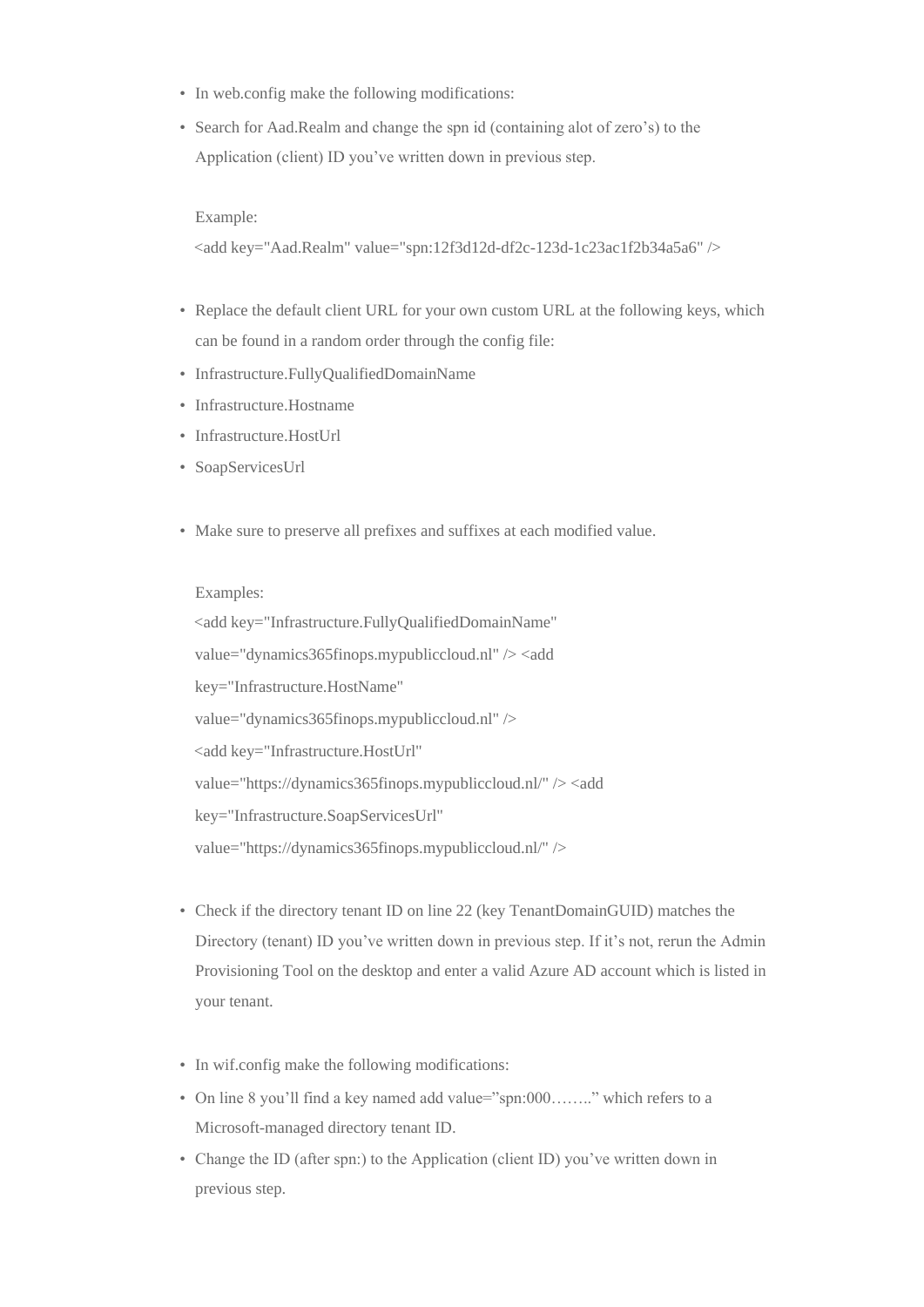#### Example:

<add value="spn:12f3d12d-df2c-123d-1c23-ac1f2b34a5a6" />

- In wif.services.config make the following modifications:
- On line 5 and 6 you'll need to change the tenant name (onmicrosoft.com), tenant id (spn) and client URL (on 2 places).

Original code:

<wsFederation passiveRedirectEnabled="true" issuer="https://login.windows.net/contosoax7.onmicrosoft.c om/wsfed" realm="spn:00000015-0000-0000-c000-000000000000" reply="https://usnconeboxax1aos.cloud.onebox.dynamics.com/ " requireHttps="true" /> <cookieHandler requireSsl="true" domain="usnconeboxax1aos.cloud.onebox.dynamics.com" path="/" />

Example modification: <wsFederation passiveRedirectEnabled="true" issuer="https://login.windows.net/mypubliccloud.onmicrosof t.com/wsfed" realm="spn:12f3d12d-df2c-123d-1c23 ac1f2b34a5a6" reply="https://dynamics365finops.mypubliccloud.nl/" requireHttps="true" /> <cookieHandler requireSsl="true" domain="dynamics365finops.mypubliccloud.nl" path="/" />

- Save all files.
- Update 27-9-2019: Added config modification below to enable usage of Office integration and Data Management module (i.e. export data entities). Source: erconsult.eu blogpost
- Using an editor (like Notepad) with Run as admin privileges, open the following file: C:\Program Files (x86)\Microsoft SDKs\Azure\Storage Emulator\AzureStorageEmulator.exe.CONFIG
- You should find three lines of code which include the default URL http://127.0.0.1:1000X/ where X increments from 0 to 2. In my environment these URL's were located at line 9, 10 and 11. Replace the IPaddress 127.0.0.1 at all of the 3 URL entries for your new Dynamics client URL.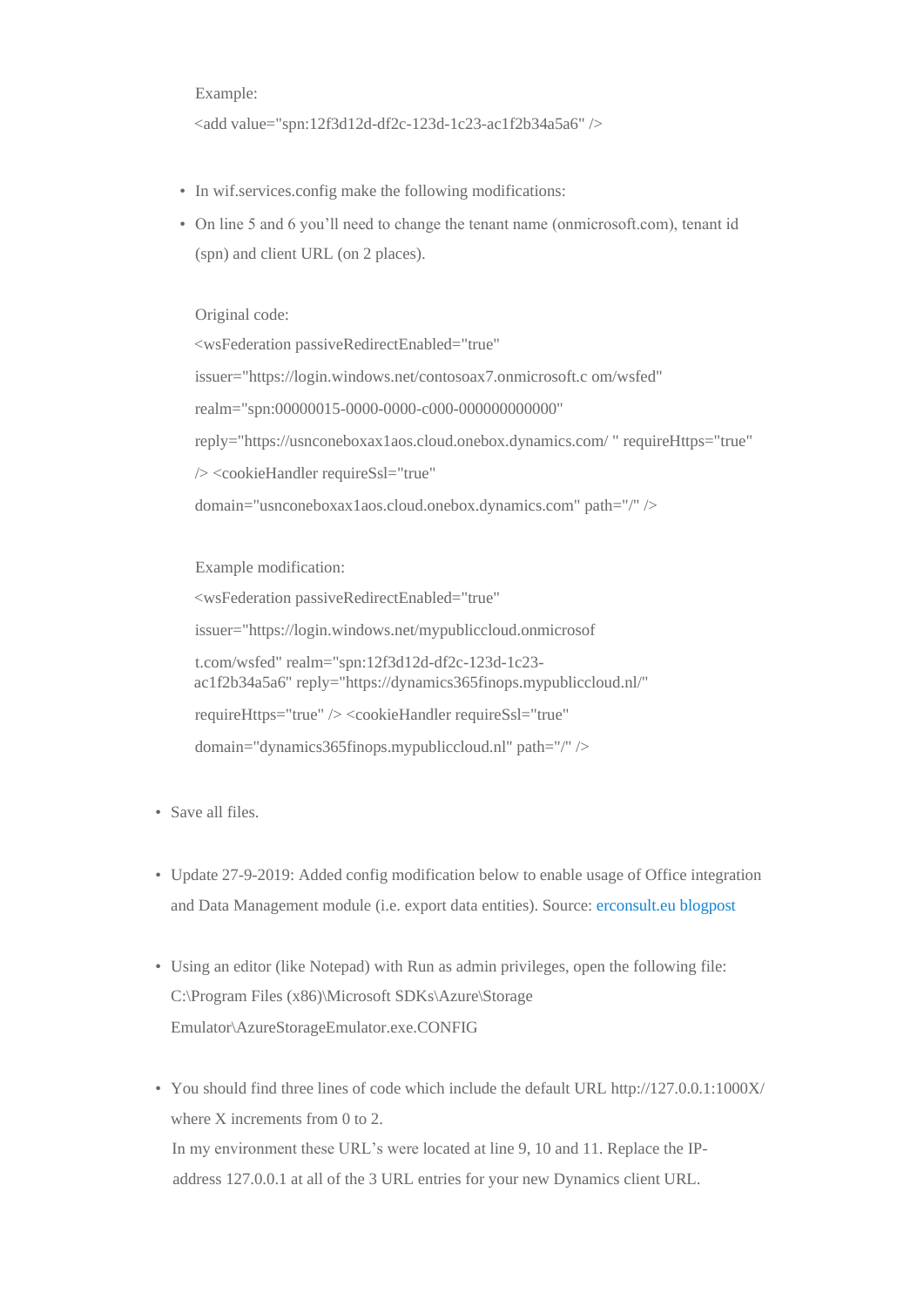Example: http://127.0.0.1:10001/ becomes –>

http://dynamics365finops.mypubliccloud.nl:10001/ Don't forget to

retain the trailing slash at the end of the URL.

- Now open the following config file: C:\AOSService\webroot\web.CONFIG and search for key: AzureStorage.StorageConnectionString
- Replace the default encoded connection value (after value=" and between the quotes) for: UseDevelopmentStorage=true;DevelopmentStorageProxyUri=http:/

/dynamics365finops.mypubliccloud.nl and make sure to modify the URL to your new Dynamics client URL.

- Go to the Windows Firewall (i.e. by running wf.msc) and make sure to open inbound TCP & UDP ports 10000, 10001 and 10002. Also, if you're exposing the onebox to the WAN, make sure port forwarding is also in place.
- Stop and start the Azure Storage Emulator. You can find the tool within the start menu of Windows which will tell you how to start and stop the emulator. Also, run a iisreset /noforce command to reload the IIS webserver.

### Step 4 – Add IIS binding

• Go to the IIS manager and add a binding to the website AOSService, pointing to your custom domain URL. Make sure to tick the SNI checkbox and select a random SSL certificate.

Don't change or remove the default binding.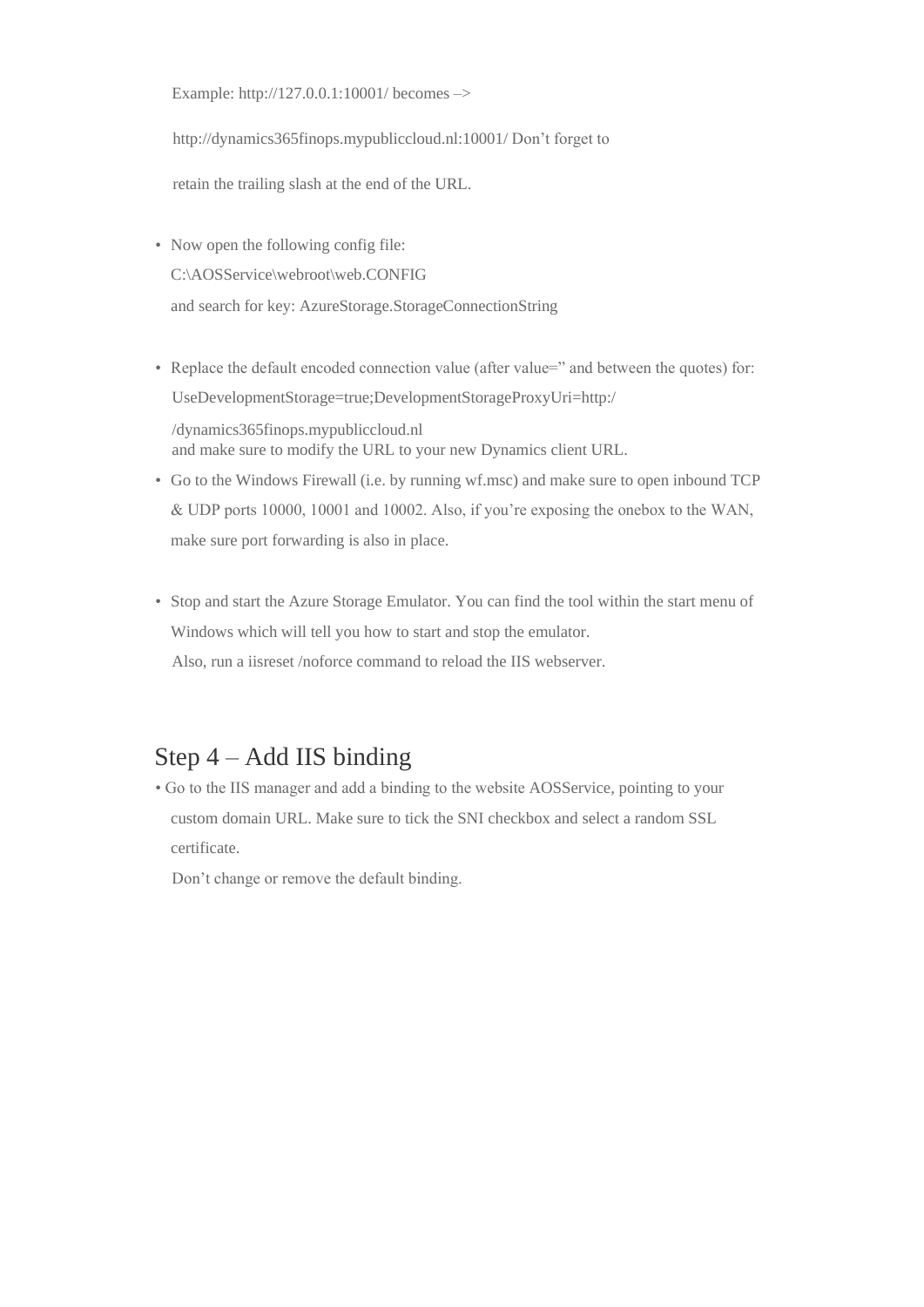

### Step 5 – Create SSL certificate

- If you already have a valid signed web SSL certificate which is applicable for your D365 client URL, for example a wildcard \*.domain.com, you can install it on the onebox VM and skip this step.
- If you don't have such certificate, follow steps below to use LetsEncrypt to generate a valid certificate.
- In this tutorial we use WACS to leverage the LetsEncrypt certificate creation service. It's easy and free to use, and also auto-configures IIS and scheduled tasks for periodic renewal.
- Example: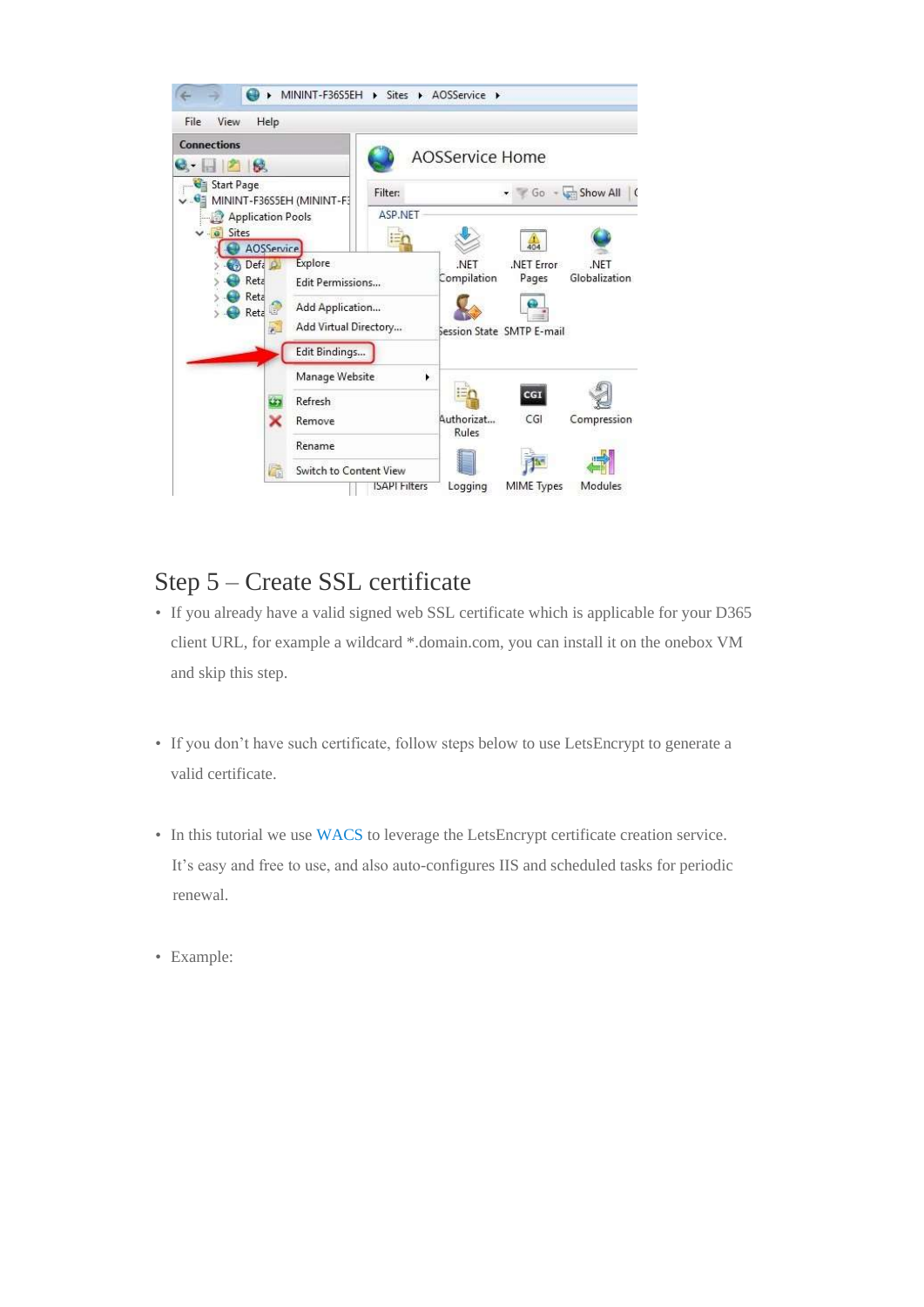```
Cilittencryptivecs.com
U: Create new certificate (simple for II<br>M: Create new certificate (full options)<br>L: List scheduled renewals<br>R: Ronew scheduled
5: Renew specific<br>A: Renew *all*
O: More options...<br>O: Ouit
 Please choose from the menu: N.
 [INFO] Running in mode: Interactive, Simple
 I Based on CSR
  I Single binding of an IIS site
   SAN certificate for all bindings of an IIS site<br>SAN certificate for all bindings of multiple IIS sites
 .<br>St Manually input host names<br>cEnter>: Abort
 Which kind of certificate would you like to create?: 2
 1: dynumics365finopu.mypubliccloud.nl (5iteId 2)
1: USHumacissos:Indputrialista (1986)<br>1998: Ushconeboxaxiaos.cioud.onebox.dynamics.com (5iteId 2)<br>1: Ushconeboxaxiecom.cioud.onebox.dynamics.com (5iteId 5)<br>1: Ushconeboxaxiret.cloud.onebox.dynamics.com (5iteId 3)<br>1: Ushcon
  Enter: Abort
 Lhouse binding: 1
 INFO] Target generated using plugin IISBinding: dynamics365finops.wypuhliccloud.nl
 Enter email(s) for notifications about problems and abuse (comma seperated): info@cloudtotal.blog
 Terms of service: C:\ProgramOata\win-acme\acme-v02.api.letsencrypt.org\LE-SA-v1.2-November-15-2017.pdf
 Open in default application? (y/n*) - yes
 On you agree with the terms? (y*/n) - yes
 THFD) Authorize identifier: dynamics365finops.mypubliccloud.nl<br>
INFD) Authorize identifier: dynamics365finops.mypubliccloud.nl using http-01 validation (SelfHosting)<br>
INFD) Authorization result: valid<br>
INFD) Requesting cer
         - Command Wacs.exe<br>- Start at 89.00:00<br>- Time limit 82.80:00
                                          .<br>renew --baseuri "https://acme-v82.api.letsencrypt.org/"
  TNFD
  INFO
  INFO
          Adding renewal for [IISBinding] dynamics365finops.mypubliccloud.el<br>Next renewal scheduled at 2019/10/20 2:21:12
  INFO
```
As you can see WACS has modified the AOSService binding and added the newly created SSL certificate. It also added a task in Windows Task Scheduler for auto renewal  $\ddot{\bullet}$ .

### Step 6 – Authorize aadclient certificate in Azure AD

- Update 25-9-2019: Added this step to enable import users from Azure AD
- While you're still logged into the VM (onebox), open a PowerShell window with Run as administrator privileges.
- Execute the following command to export the (default deployed) SSL certificate which D365FO will use to authenticate to your Azure AD tenant on your behalf (for example to allow importing users)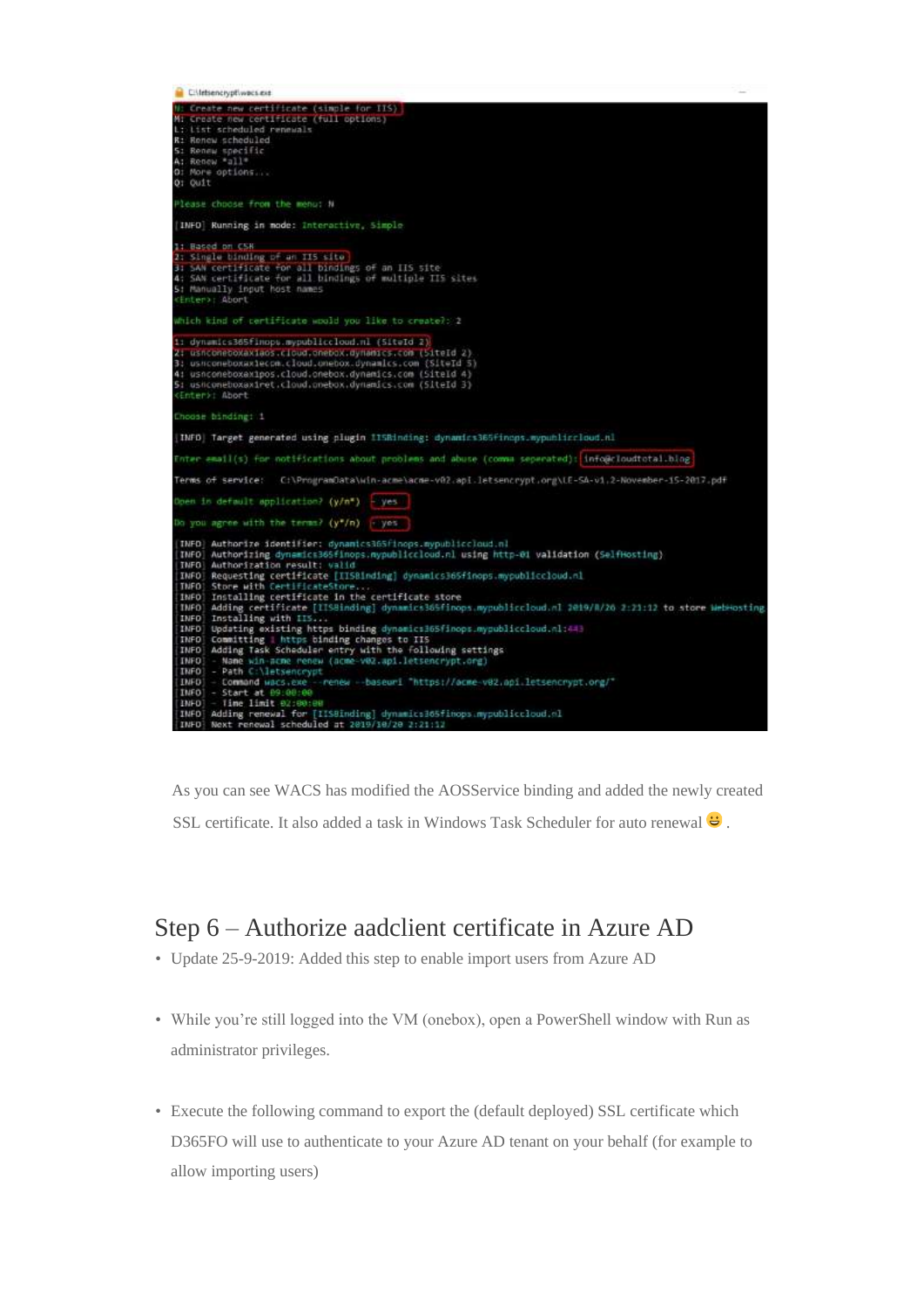Get-ChildItem -Recurse -Path cert:\LocalMachine\Root ` | Where-Object {\$\_.Subject -like 'CN=aadclient.erp.ppe.dynamic

s.com'} ` | Export-Certificate -FilePath 'C:\aadclient.cer'

- Copy the CER file (created in root of volume C) to your computer.
- Go back to the Azure AD app registration portal (step 2), go to menu item Certificates & secrets and upload the CER file using the Upload certificate button.

| Certificates                                     |                            |   |                                                                                                 |                                                                                                                                                                                                                                                                                                                                                                                                                                                                  |
|--------------------------------------------------|----------------------------|---|-------------------------------------------------------------------------------------------------|------------------------------------------------------------------------------------------------------------------------------------------------------------------------------------------------------------------------------------------------------------------------------------------------------------------------------------------------------------------------------------------------------------------------------------------------------------------|
|                                                  |                            |   |                                                                                                 |                                                                                                                                                                                                                                                                                                                                                                                                                                                                  |
| <b>TALL TO BE</b><br><b>INSTRUCTION</b>          | <b>Signal back</b>         |   | <b>LEMAN</b>                                                                                    |                                                                                                                                                                                                                                                                                                                                                                                                                                                                  |
| TOTAL NUMBER OF A REPORT OF A REPORT OF A REPORT | A/LTDFF                    |   | 4/3/300                                                                                         | ٠                                                                                                                                                                                                                                                                                                                                                                                                                                                                |
| Client secrets<br>4 Marched anno                 |                            |   |                                                                                                 |                                                                                                                                                                                                                                                                                                                                                                                                                                                                  |
| --------                                         | <b>STORES</b>              | - |                                                                                                 |                                                                                                                                                                                                                                                                                                                                                                                                                                                                  |
|                                                  | <b>Concel or Elizabeth</b> |   | higher level of accuracy, we recommend using a contriction technology must secret a create take | Crecimization and the applications to alleverily the exchange for development and when exchange to look and be called to action is party on HTTPs where the interest is not a<br>Critical as not be seed as secrecy to prove the september's development expecting a token, different be referred to an politic high<br>A surrich interpretation applicable is easily prove to identify when requesting a based Alter darker watered to as approximate password. |

# Step 7 – Testing

• Open up a random browser and navigate to the new client URL. In this tutorial I've configured:

https://dynamics365finops.mypubliccloud.nl/

• The Azure AD / Office 365 login prompt should appear.

Log in using the same credentials as you have used in the Admin Provisioning Tool.

The Dynamics 365 for Finance and Operations client should appear as displayed below.



F - 0 G - 5 mp avessethelinger